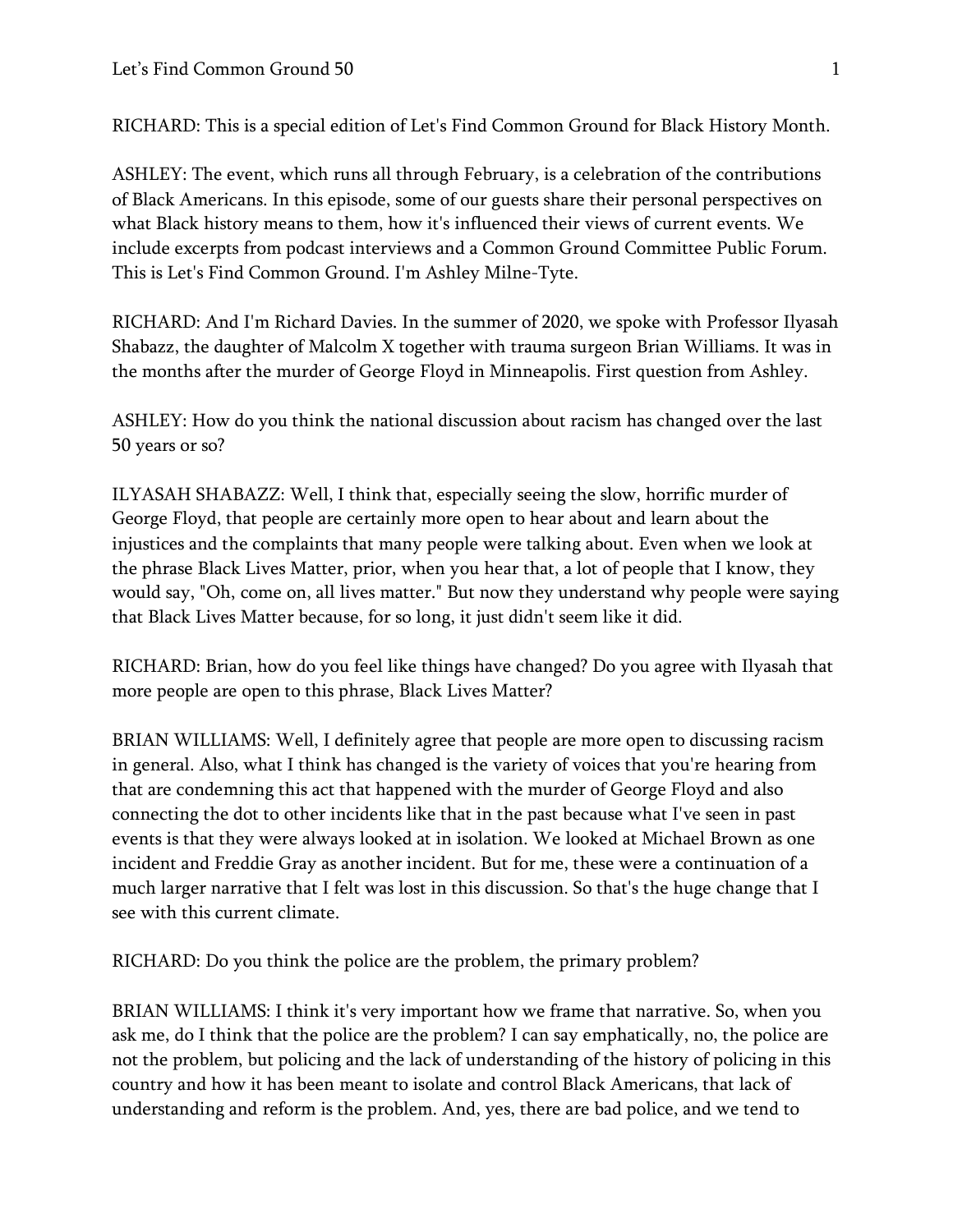focus on those individuals when incidents like this happen. This one officer, his actions have had huge international repercussions, but also we can bring some good out of this by taking this collective energy from around the world to reform policing and reform systemic racism.

ASHLEY: The theme of 2022's Black History Month is Health and Wellness and how the healthcare system has underserved African Americans.

RICHARD: Brian Williams told us about his own medical education as a young man and what he was not taught about the past.

BRIAN WILLIAMS: As a doctor, having gone through medical school and all the education, I always thought that the extent of experimentation on Black Americans began and ended with Tuskegee. I think it was a 20-year study. They had a cure for syphilis, which was penicillin, anybody could get this, but instead of giving this to their Black research subjects, they gave them placebo so that they could study the natural course of the disease, which can be deadly, cause neurosyphilis and many other complications. And this was run by the United States Public Health Service. So the federal government denied a existing cure for a disease, and as you can expect, many suffered and died. Their children and partners were infected with the disease, as well. So most people are aware of that, but there are so many other instances of exploitation and experimentation on Black Americans that occurred before. It even occurred after. For example, in the antebellum times, they were performing surgery on Black women, vaginal surgery without anesthesia to perfect a technique which is now the standard repair for vesicovaginal fistula, which is a connection between the vagina and the bladder. But the surgeon that did this had the women held down and restrained and would do the surgery over and over again without anesthesia when anesthesia was available. Up until the '80s, they were still performing unauthorized sterilization on Black women and teenagers in the South. It's part of eugenics to better the race. So, in our lifetime… The '80s is not that long ago, this was still happening. However, I never learned about any of that in medical school, and there seems to be a reluctance to take a look in the mirror and see all the warts and bruises on American history.

RICHARD: Ilyasah, you've said that when we teach people to hate others, we also teach them to hate themselves, and we must do better.

ILYASAH SHABAZZ: Absolutely. Why are we teaching our children to hate? It speaks to my mother making sure that we loved ourselves because when you love yourself, then you know how to love, and then you love others. When you love yourself and you see injustice or suffrage happening to someone else, then you want to do something to help because you love that person because you've been taught love. So, if we're taught hate, we're never going to solve any problems.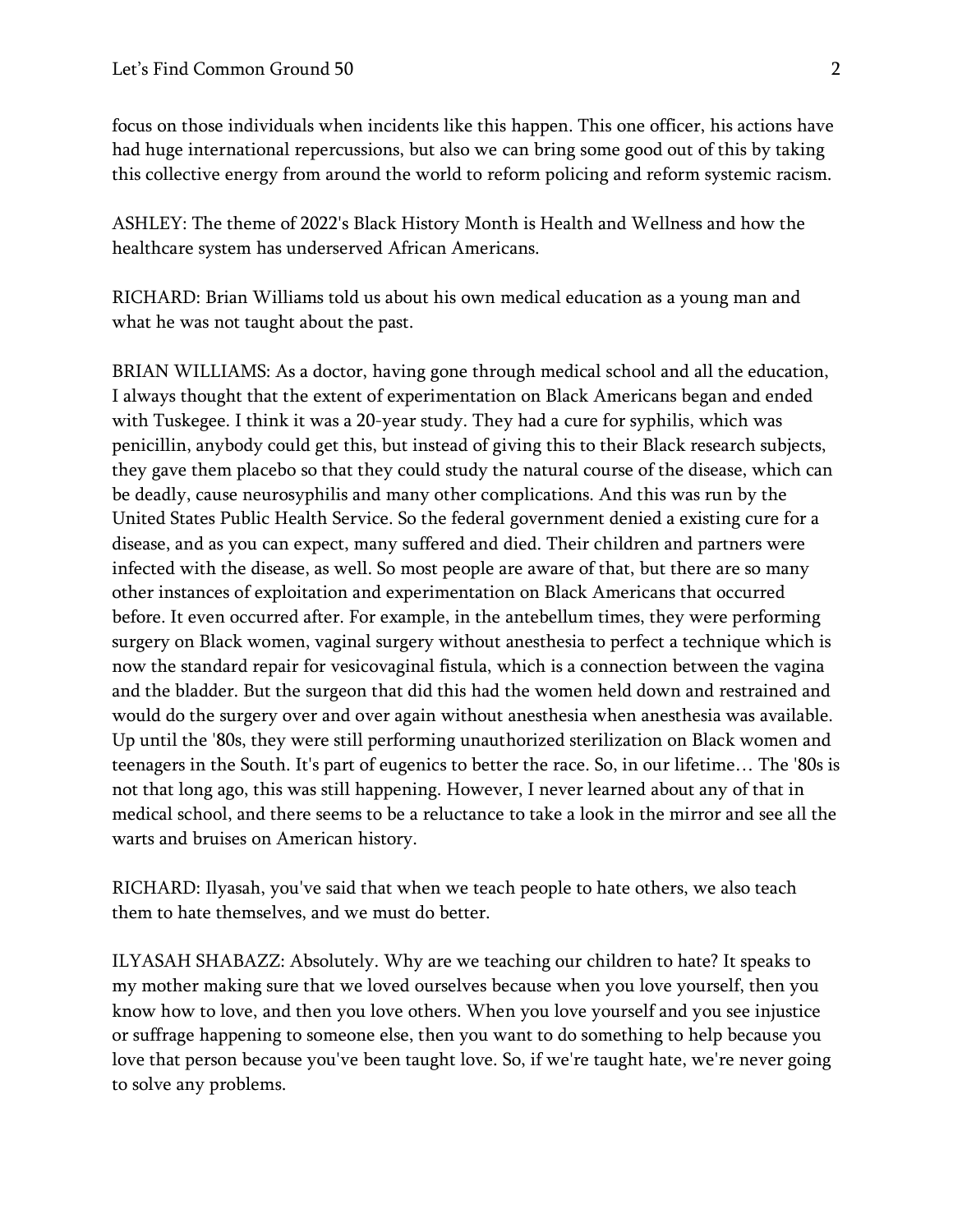ASHLEY: Ilyasah Shabazz and Brian Williams from Episode 6 of Let's Find Common Ground.

RICHARD: Black Lives Matter is a phrase that's been heard around the world. Next we speak with Hawk Newsome, leader of a local Black Lives Matter group in the Bronx, a New York borough where more than 4 in 10 residents are African American.

HAWK NEWSOME: What I want is Black people to be able to build wealth and do business within their communities and do business with outsiders but seek to take care of home first.

## RICHARD: Why is that important?

HAWK NEWSOME: You look around our neighborhoods, and we don't own the businesses. We don't own the homes we live in. I want to change that. You think about changing our habits, and you think about violence and incarceration in our communities, area codes with the highest murder rates have the highest unemployment rates. So, if we make our people healthier, they'll be less prone to violence. If we make our people more employable, they won't feel the need to go out and commit crimes to raise money. It just opens up so many doors for us.

ASHLEY: And we also asked Hawk about the need to look for common ground.

HAWK NEWSOME: I would love to sit down with poor white folk in rural settings across America and talk to them about classism and really have an open discourse and draw parallels on how we're worried about the same things. We're worried about our kids' educations. We're worried about rent or mortgages. We're worried about health care. And then we could sit back and come to the conclusion that it is the 1% and the people that they hire to represent them... I'm sorry, the government... who are keeping us pitted against each other. I would love to find common ground with people who have open hearts and open minds. I'm not going to sit there and have a discourse with people who only want to hear things that they want to hear. I tried that. I dedicated a year out of my life to these conversations, and a lot of them did not want to hear anything that they didn't want to hear. But for folks who really want to see change, for folks who really want to see this government be governed by the people and for the people, I'm always willing to sit down.

ASHLEY: Next, we hear from law enforcement. Errol Toulon is the first African American sheriff of Suffolk County, New York. Most of the voters there are white. Errol was reelected last November. He first spoke with us in 2020.

ERROL TOULON: In 2009, I ran for elected office here in Suffolk County, and as I was walking through the neighborhood, someone called 911 and said there was a Black man with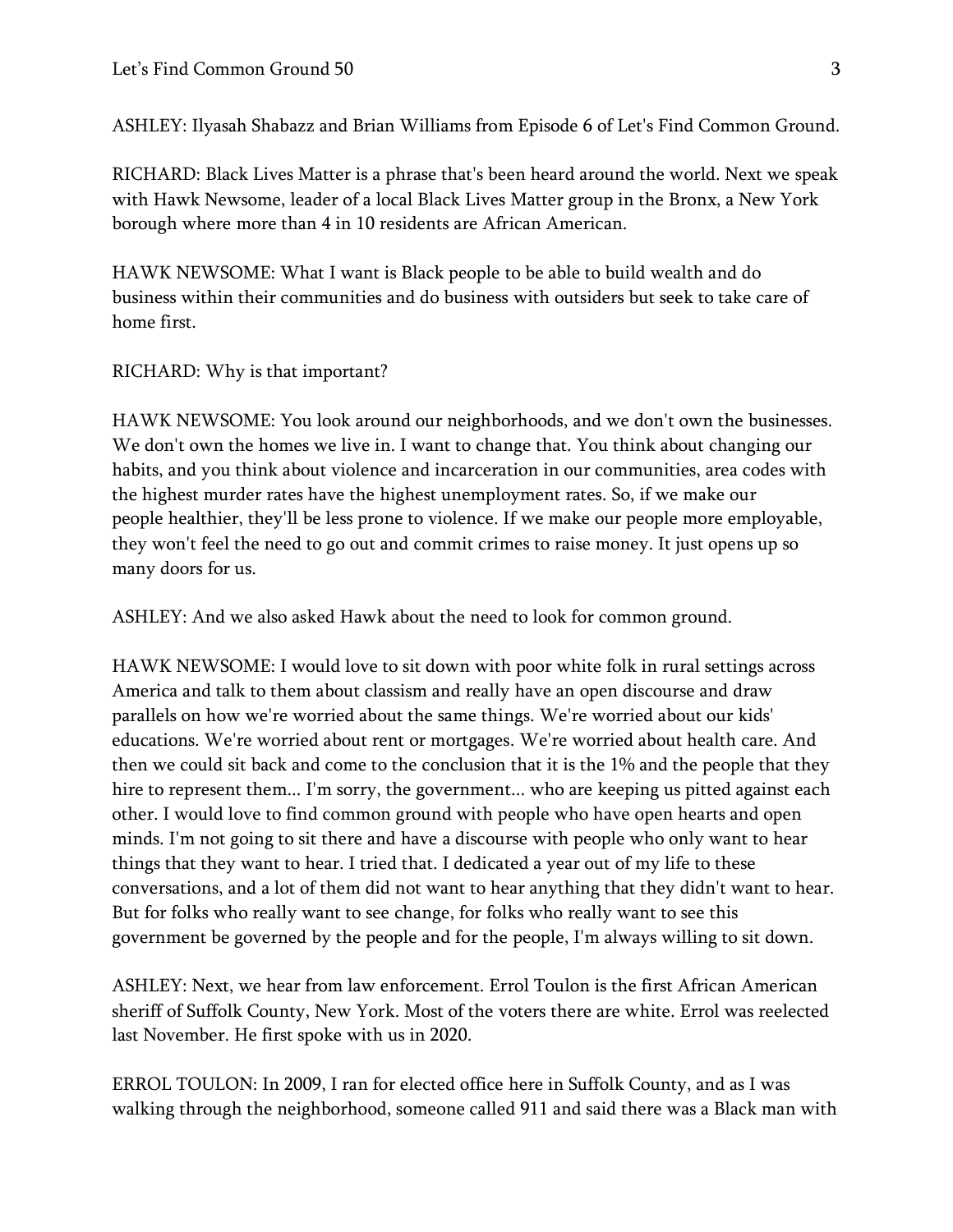black gloves breaking into a home. Now, I didn't know that this was occurring, and I'm going door to door trying to inform residents of my ambition of being a county legislator. And all of a sudden, I hear police cars coming, and I see a police car drive quickly down the block into the cul-de-sac that I was walking into and turn back around and drive towards me. And he gets out of his car, and he starts walking over to me, and I hear other car doors start to close behind me. And there are police officers, they're not running. They're not even walking fast. They're walking towards me, and I reached in my pocket to take my retired shield and ID card out of my pocket because I knew that that would at least help ease the situation if there was a situation. So I was asked what I was doing in the neighborhood, and I said, "Well, I can walk anywhere I want. What's the problem?" And they explained that there was a call of a Black man with Black gloves breaking into a home. And I said, "Well, it sounds like OJ Simpson to me." Meanwhile, an aviation unit now is above me. You know the cost of putting a bird in the sky, those aviation units.

RICHARD: So a helicopter is up in the sky above you?

ERROL TOULON: Exactly. You have a helicopter. You have eight or nine police cars. No one drew their firearm. No one ran at me aggressively. They were extremely professional, thank goodness, but that could've been a very contentious moment if I was a different individual. I was in a button-down shirt with slacks and loafers on walking through the community. It wasn't like I had a bag over my back with a mask on. So that was a little chilling in itself. Then, unfortunately, every other time I walked through this particular community, I would go to the police precinct and tell them where I would be walking, the time I would be walking just in case there were other residents that would make a complaint.

RICHARD: Suffolk County is a majority white county in New York, on New York's Long Island. You were elected as the first African American sheriff, the top elected law enforcement individual. What did that feel like?

ERROL TOULON: I did not realize it until the election was actually confirmed because on election day, I was only ahead by 1,300 votes, and they had to count over 22,000 absentee ballots. As they got closer, when I realized that I was going to win, several people informed me not only the first African American to be elected to sheriff but the first African American to be elected to a countywide position in Nassau or Suffolk County, so in Long Island history. It comes with a lot of pressure, which I didn't realize until after I actually assumed office because though there are many people that are looking for me for leadership or mentorship and African Americans that are aspiring and hopeful that I do well on the job, you have some that hope that I don't do well because then they can say the old adage, "Well, that's why we don't elect them." So there is some pressure to perform or even out-perform previous sheriffs that have ever held this office.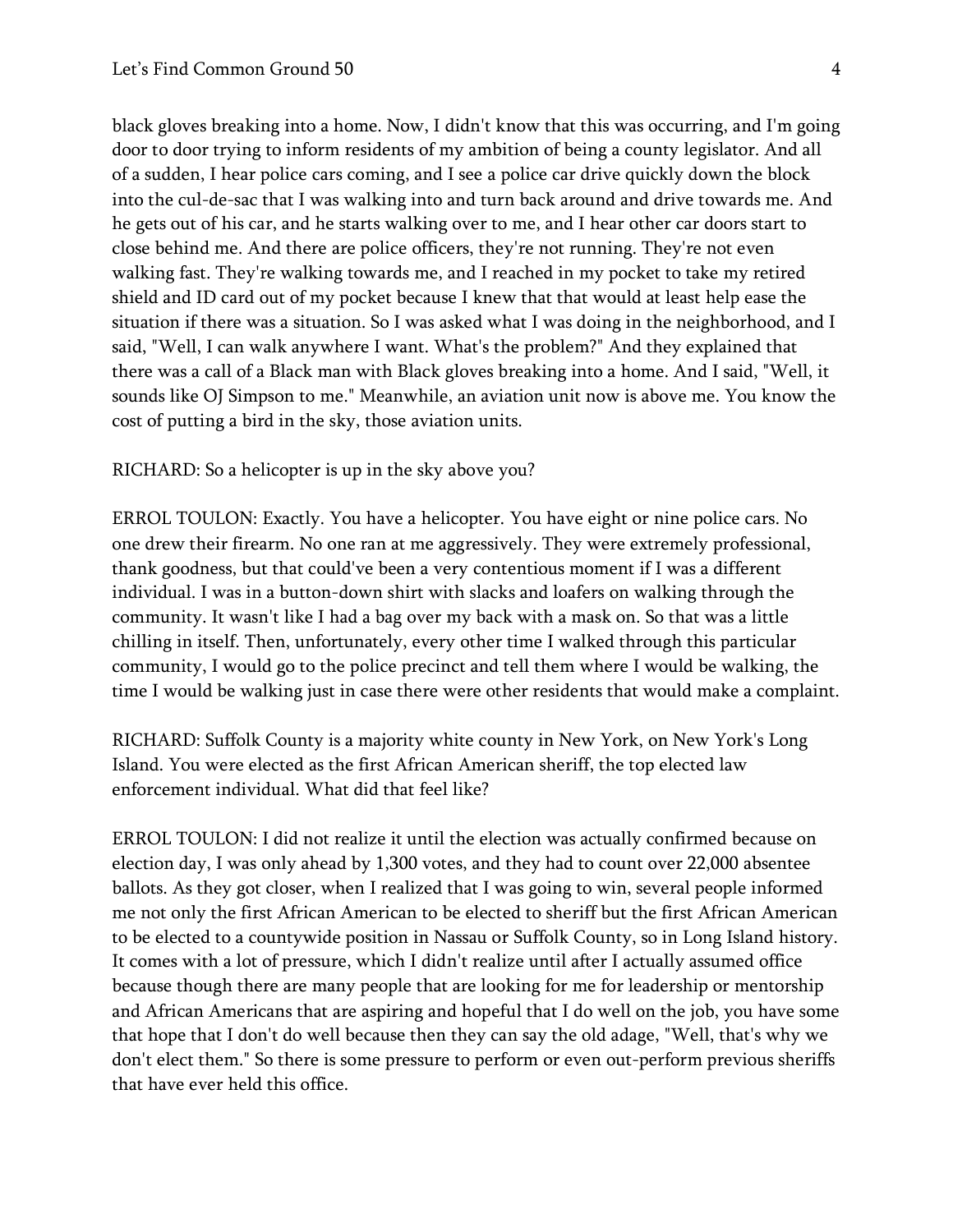ASHLEY: And how's it going?

ERROL TOULON: The culture change was easier than I thought, and I think part of the reason was because of my previous law enforcement background, that the staff respected that I have worked my way up through the ranks, that I have done the jobs that I'm asking them to do, and that we're in different times now. We're not in the 1960s, '70s, even the early '80s when I became a young correction officer, where things were different. We didn't monitor mental health. We didn't understand domestic violence. We didn't understand human trafficking. Those terms really weren't used back then. So now we're learning more. We use more evidence-based with our training to ensure that our staff are the best trained possible for whatever circumstances they may encounter.

RICHARD: Sheriff Errol Toulon, who spoke with us from Suffolk County on New York's Long Island.

ASHLEY: Next, Caroline Randall Williams, a poet, author, teacher, and Writer-in-Residence at Vanderbilt University in Nashville. She comes from a mixed background of white and Black ancestors. They included enslaved people and Edmund Pettus, a Grand Dragon of the Ku Klux Klan and a U.S. senator from Alabama. Caroline identifies as Black.

RICHARD: In part of the interview, we discussed the growing movement mostly in the South to take down monuments to Confederate soldiers. What should happen to them?

CAROLINE RANDALL WILLIAMS: I think that they belong in museums. I have had very powerful experiences at the Civil Rights Museum in Memphis and the Holocaust Museum in Washington, D.C. You can see Nazi iconography. You can see Jim Crow propaganda. You can see Ku Klux Klan ensembles. You can see Nazi uniforms. But they're in context. They're put in the context of how they were used, under what conditions. The monuments, sure, if people want to see them, let's have a place where people can see them. But I don't think that it makes sense to leave them in a place where people can see them and not have to think about what the men who died fighting and then got to be memorialized and then what they were fighting for... I don't think we should forget that that happened, but I think that we should certainly reframe how we remember it.

ASHLEY: Some people say, "Leave them where they are, but put up a plaque to provide some context to the issue." What do you think of that idea?

CAROLINE RANDALL WILLIAMS: I'd come to the table to talk about that. I think that responsibly implementing a plan like that would be complicated, and I think that it leaves it open to any number of things: desecration, protests that create more divides than they create healing. Who decides what responsible context is when you leave it up? A healing gesture is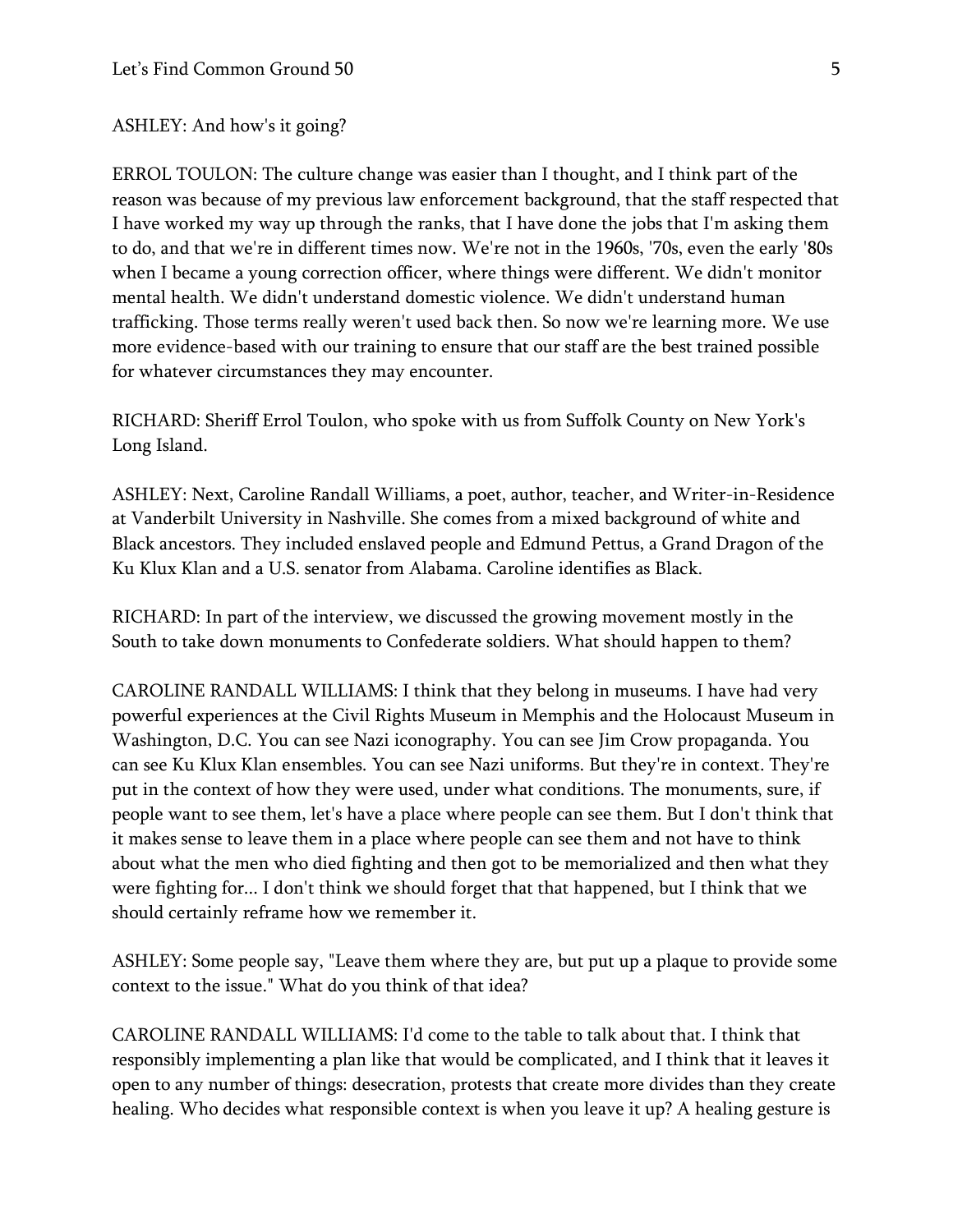an important one, is the other part. I think that taking something down because it pains someone is valuable. If I have a belief that is important to me to some degree, but somebody that I'm speaking to hears that and says, "That hurts me. It hurts me that you want this, that you like this," I'd stop immediately. And I'd say, "How does it hurt you? Why does it hurt you? I've got to examine why something that I need or want is costing you something." And I think that the people who want the monuments to stay up because of some sense of nostalgia or pride, they have to examine why they think that their sense of nostalgia or pride outweighs generations of pain.

RICHARD: You mentioned the Holocaust Museum, which prompts this question. Do you think that the United States could learn from Germany over how it dealt with its Nazi past?

CAROLINE RANDALL WILLIAMS: Yes. It's a very delicate conversation to have, and I have a few friends of German descent, and not just German descent, who are from Germany. One of the things I have found so striking is how, to a person, they are so prepared to discuss the legacy of their ancestors with swift and vigorous reproach. I spent a lot of time thinking, "Well, where are the Southerners, the thoughtful, right-minded white Americans who are prepared to do that same thing that the Germans did?" Then I thought, "Well, what I really want is a descendant of Confederate soldiers to say, 'I don't celebrate this.'" And then I thought, "Well, I'm a descendant of Confederate soldiers. So I guess I'll do it." But my desire to do that came from my sense of that collective German instinct towards saying, "We did this. We are sorry. We must repair and reframe and acknowledge our responsibility."

RICHARD: You say the campaign to remove Confederate statues, to take them away is not a matter of airbrushing history but of adding a new perspective. How can we do that? How can we add that new perspective rather than just simply removing something?

CAROLINE RANDALL WILLIAMS: Well, there is an argument to be made for leaving up the statue and putting up a statue of Frederick Douglass or Ida B. Wells or W.E.B. Dubois or Harriet Jacobs or Harriet Tubman or Sojourner Truth right alongside. That's another way to do it. I think that the statues as they stand are a failure to acknowledge the system that those men were fighting for. They only speak to not even just one side of the war or not but one side of the South in that time because the war was fought to keep people enslaved. Even if it's a question of economics, the South's entire economic backbone was based on slavery. So, even when you say it was about this, still, the root of it was about slavery. So, when you look at the monuments out of context, they're celebrating men who were fighting and dying to preserve this thing. In order to reframe the past instead of airbrush it, we have to talk about this thing that they were fighting and dying for and why it's right that they lost.

ASHLEY: Yeah, there is this much wider discussion now about whether monuments to founding fathers like Washington and Jefferson should also go. They owned slaves. They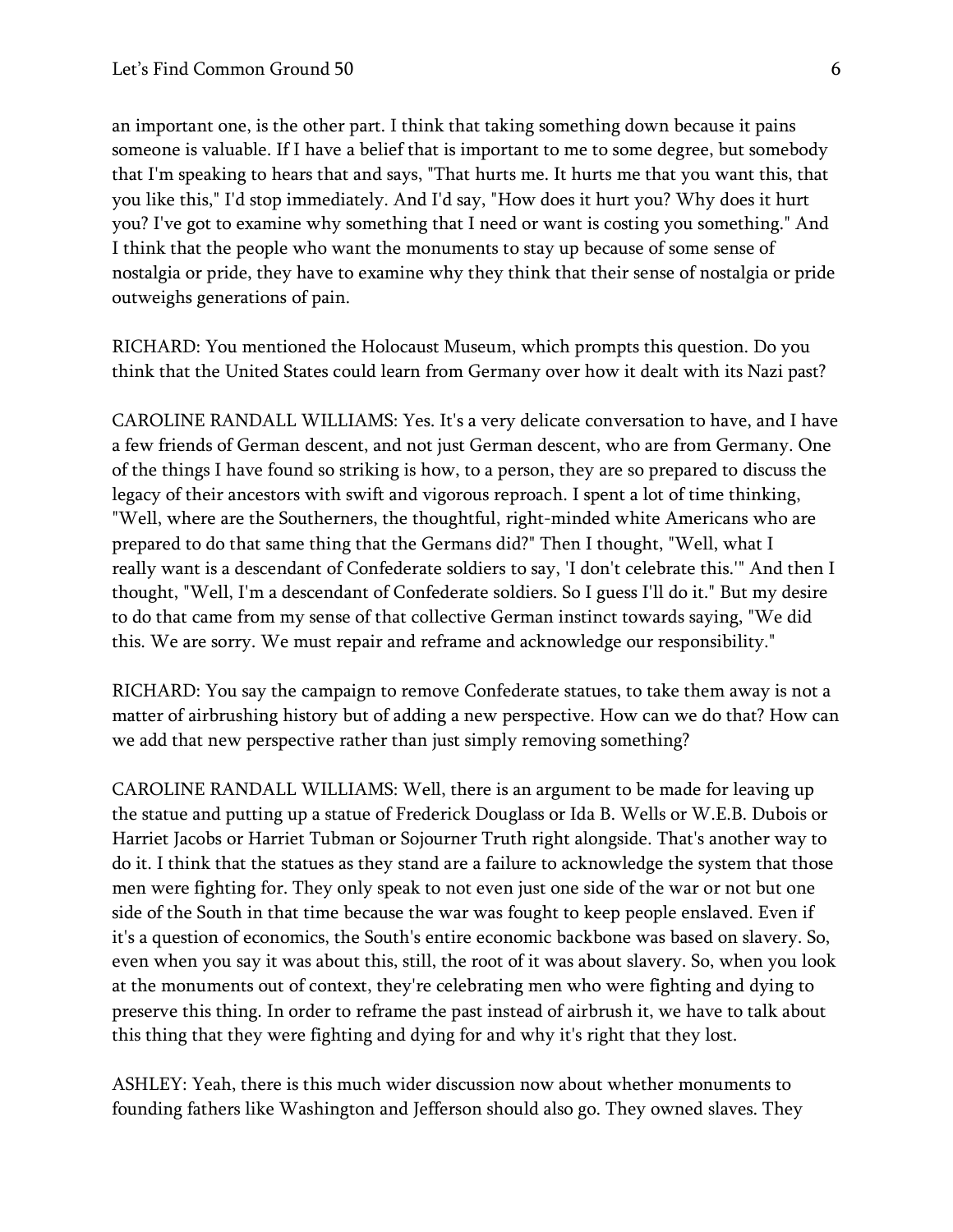slept with their slaves. But a lot of people would say they also did a lot of good things and that they are in a different category from some of the Confederates. What do you think?

CAROLINE RANDALL WILLIAMS: I think that we are going to have to have a long conversation about that as a country. My short answer is, one, what makes the Confederate monuments distinct and an easy first step is the simple necessity of acknowledging that the men who fought and died for that cause had declared war against the United States of America, and we are not, as a country, otherwise in the habit of erecting monuments to traitors. The question of Jefferson, the question of Washington, I don't know what the answer is to how we reckon with them, but I think they do need to be put into a lot more context and under a lot more scrutiny than we have put them under in the past.

RICHARD: Caroline Randall Williams from Episode 9 of Let's Find Common Ground. This is a special edition of our podcast marking Black History Month. I'm Richard.

ASHLEY: And I'm Ashley. The rest of this episode includes portions of a Common Ground Committee Public Forum on the government's role in bridging racial divides. It was held in 2018.

RICHARD: The moderator was journalist Wendi Thomas, the founder of MLK50, a nonprofit digital newsroom with the goal of reporting on economic justice; the panelists, Donna Brazile and Michael Steele. She's a former chair of the Democratic National Committee. He had the same job in the Republican Party.

ASHLEY: Part of their conversation was about the role of government in dealing with hate speech. The even took place in Charlottesville, Virginia, where a year before, white Nationalists had marched at a Unite the Right rally. At one point, a car drove into a crowd of counter-protestors. One person was killed and over a dozen others injured. Moderator Wendi Thomas asked this.

WENDI THOMAS: Donna, my question to you, are we at a place in our nation where our hate speech laws need to be reevaluated by Congress or the courts?

DONNA BRAZILE: Well, I think we're in a place now where all of those values that we cherish, whether they be Constitutional amendments or part of the Bill of Rights or part of what I call the platform of our freedom, they need to be reexamined, retaught so that there's a common understanding of what we mean when we talk about freedom of the press, hate speech, right to assemble, etc. We have to get back to a place, I think, in society where we can foster civility in our conversation. I think, in the 21st century, we need a new vocabulary to talk about race. We need a 21st century Voting Rights Act. We need a 21st century way of looking at all of our laws as well as our speech. So I don't know the legal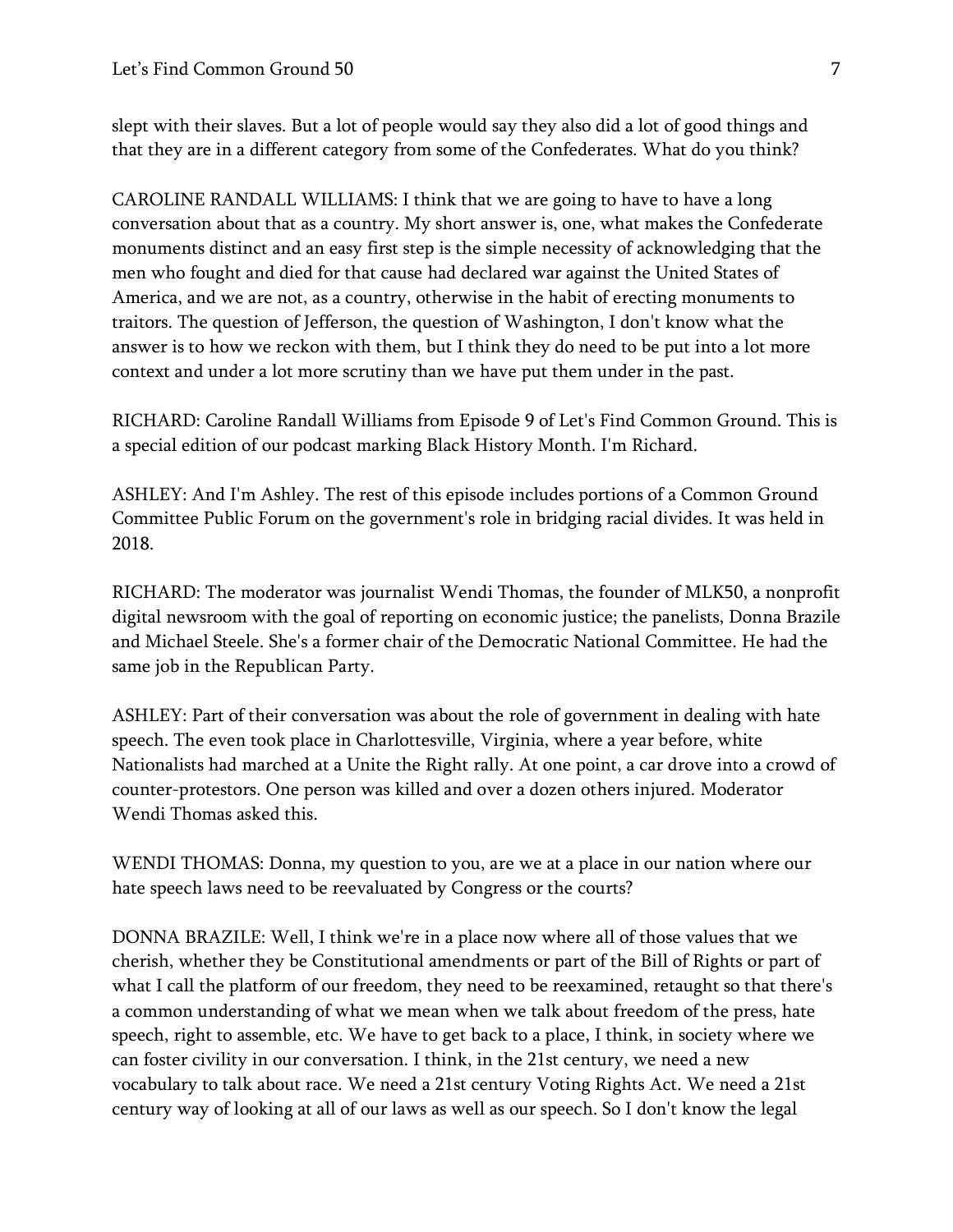answer to it, but I know, from a political perspective, we need to teach civics. We need to teach the common decency and values that allowed our forebears to be able to come up with this great enterprise called "We the People," a government, representative form of government. We've lost it.

MICHAEL STEELE: I would agree with that, but here's the rub. Who's going to teach it? Am I going to teach it, or is your mama and daddy going to teach it? What we see right now and what we witnessed last year in Charlottesville was learned behavior, young men and women in their khakis and Izods and their loafers. They didn't have a hood. They weren't wearing a hood. They didn't have a white cap on their head and a cross. They had tiki torches. I agree 100% with Donna in terms of moving back into that space where we have a civil conversation, but, folks, it's got to start in a neighborhood. It's got to start in a community. It's got to start most especially in a home. What are we teaching our kids?

WENDI THOMAS: I feel like I hear you both saying there's a role for families and communities to kind of do-

MICHAEL STEELE: It's an absolute role from my perspective.

WENDI THOMAS: But when we get to the point where they're with the tiki torches and the khakis, what would be the government's role then?

MICHAEL STEELE: As long as there's not violence associated with it, they're protected with their tiki torches to go and protest and say whatever they want to say, and I will defend their right to gather and protest, carry their little tiki torches, and say whatever they want to say. But when you get in your car and drive it into a crowd of people, that's a whole different conversation, and that's a whole different level of engagement by the government at that point, which should, rightly, step in and do its duty. But I don't see the government having a role in limiting your ability to go out and make that protest. Just as you show up with your tiki torches and your inflammatory language, I'll show up with my friends who will stand with the Constitution and say, "This is not America. This is wrong." So I think that space has got to be protected.

DONNA BRAZILE: I agree with Michael. It has to be protected, but we also have a role to play because I also think, in our churches, in our community, in our public halls of discourse, we also have to reinforce the notion that bigotry in all of its forms is wrong. Michael, 50 years ago this month when Dr. King was assassinated, that evening when my parents came home along with my grandmother who was there to call of us in her room in order of our birth: Cheryl, Sheila, Donna, [inaudible 00:26:15] Chet, Alesia, Demetria, Kevin, Zeola. I told you we were Catholic.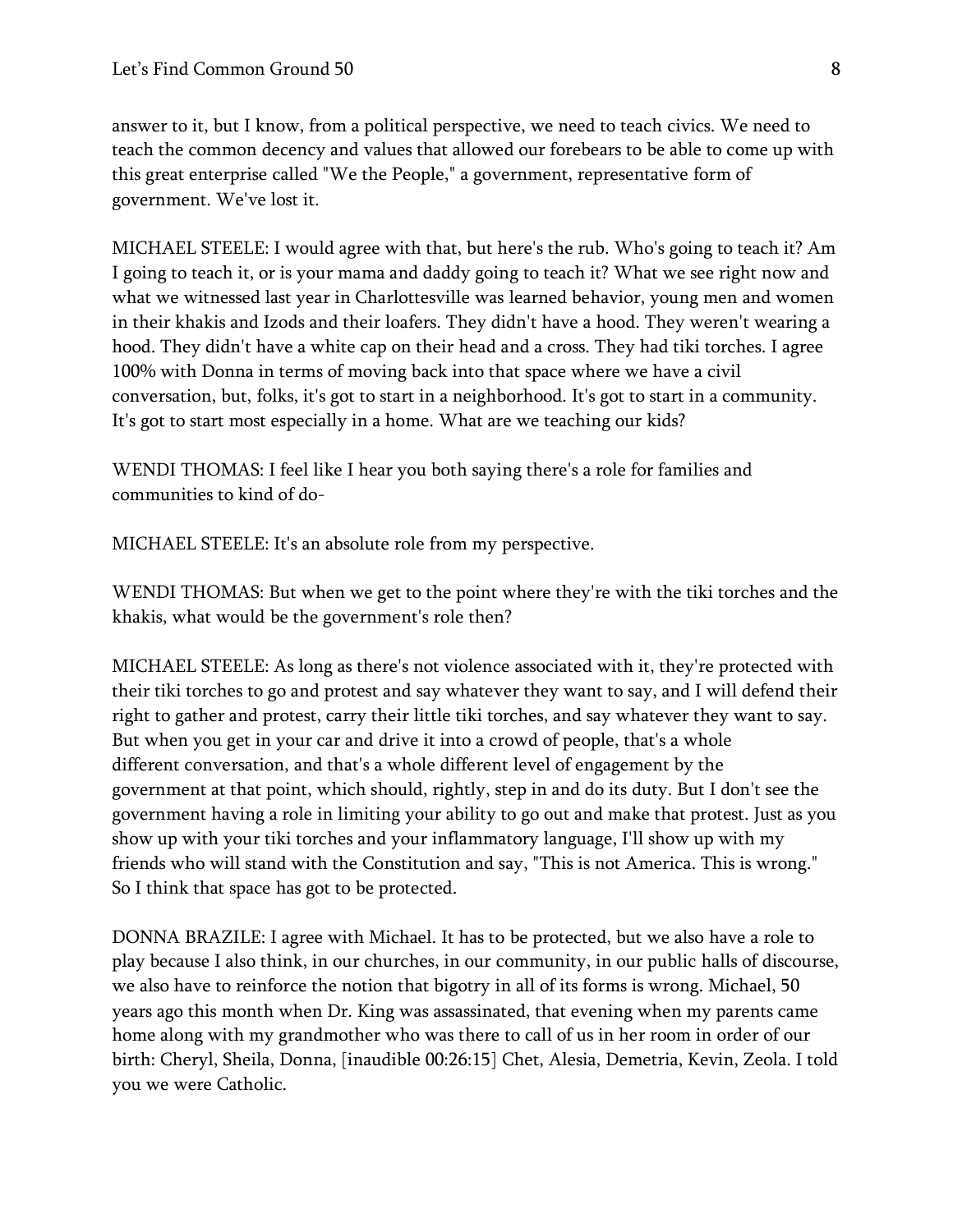MICHAEL STEELE: Right, right.

DONNA BRAZILE: We sat down. We started praying, and she said, "We have to pray for Dr. King," and we did, "We have to pray for his family," we did. And then she said, "And we also have to pray for those who committed this act of violence." She didn't say it that way. "We have to pray for the person who murdered him." And I raised objection because I had the biggest mouth of the nine, and I said, "Why? Why do we have to pray for the person who shot Dr. King?" Back then, I was a little militant.

MICHAEL STEELE: A little? Oh, okay.

DONNA BRAZILE: A little. Just a little.

MICHAEL STEELE: Just a little? Okay.

DONNA BRAZILE: As tiny as my feet were back then. But I wanted to know why, and my grandmother said, "Because that's what Jesus would want us to do. We have to pray for everybody." That taught me something. Here was my grandmother, who was born 22 years after slavery ended, my grandmother who had spent all of her adult life living in the segregated South, in Jim Crow. She was still filled with enough compassion and love to teach us that as children. That sticks with me to today, that we're not called to hate; we're called to love. I'm telling you it's hard. I found myself last Easter... Every Easter I go to church, and I pray for someone. Last Easter, I was praying for Donald Trump. Oh, no, no, no. Dr. King said, "Do not let any person, any man bring you so low as to hate him," and I was reminded of my grandmother again last year, and I have been praying for our president ever since.

ASHLEY: Donna Brazile in 2018.

RICHARD: The conversation at the forum then turned to the question of trust between African Americans and the police and where police officers live. Michael Steele.

MICHAEL STEELE: When I was growing up, the cop who walked the beat of my neighborhood knew me. He knew the other fellows in the neighborhood. He knew who the troublemakers were so that if something happened, he knew not to look at me because I wasn't a troublemaker because my mama had a belt with my name on it, and that was enough. Didn't need to be in trouble with the law because at home was worse than anything the police could do, right? But that's not necessarily the environment today for a whole host of reasons, but the one constant is still the presence of police and the lack of community engagement where they actually know these young men and women who are growing up in this neighborhood. But you can't do that when you don't live there. You can't do that when you live in the suburbs and you're policing the city. That's a big part of it.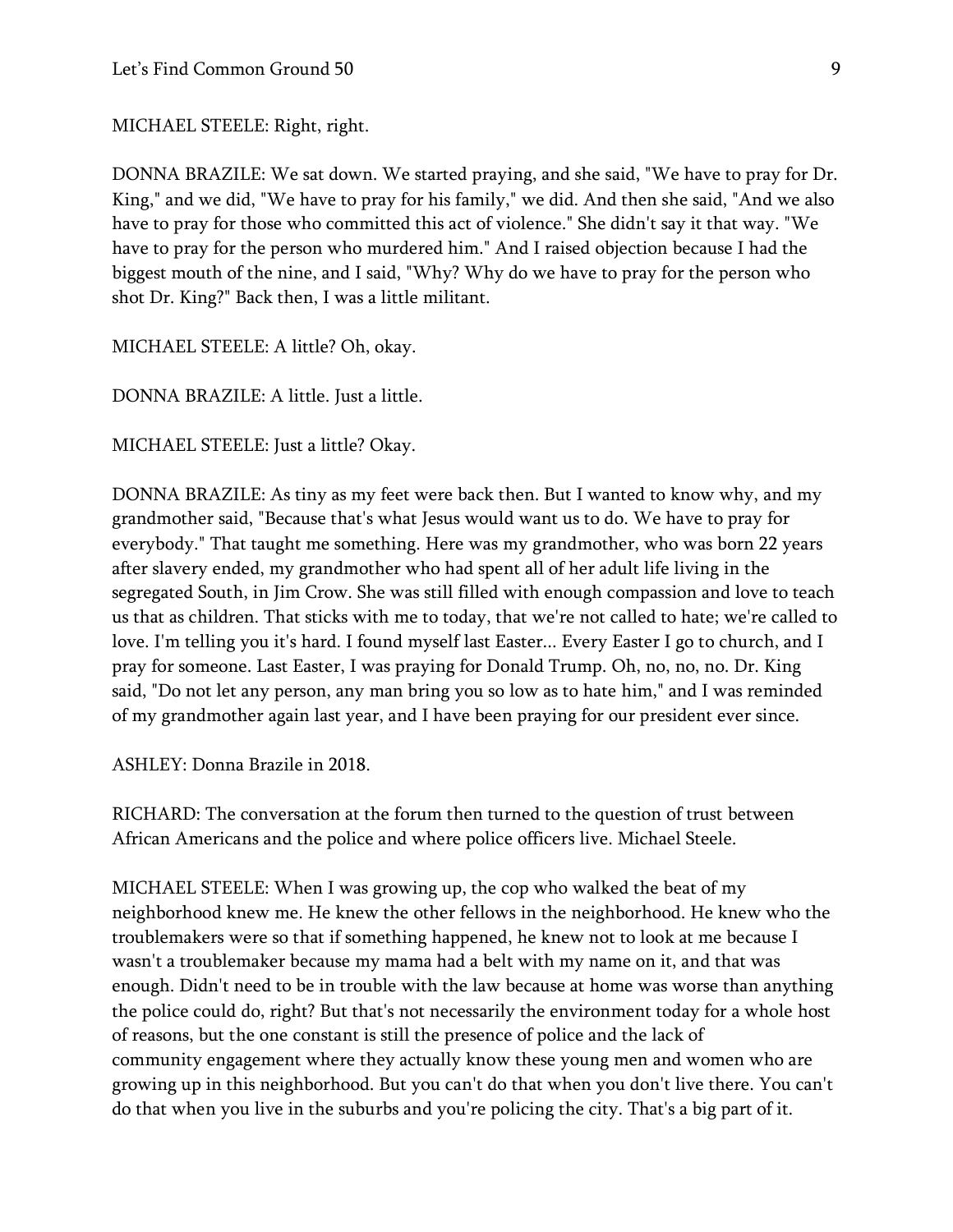When you don't know where the trouble is and who the troublemakers are, you begin to look at everyone in every community as part of that problem. So, when you walk into it, and we've seen too many examples of it, where, for example, you look at a Tamir Rice, a 12-yearold kid who is in a Walmart or some store with a BB gun, and he's immediately seen as a threat because what's called in about him makes it sound like he's a threat. And instead of stepping back and assessing the environment and that cop looking and saying, "Oh, that's Tamir. Tamir's not a problem," he goes into it thinking that all he sees is an African American individual. Doesn't matter, child, adult, doesn't matter, African American individual with a gun. Then we know the rest of that story. So, for me, it's how the community and the police as law enforcement come together, and the center of that is going to be our city councils, our mayors, our governors, our state legislators who are assisting them in putting in place and putting the money behind, to be honest, the kinds of programs that focus on rec centers, community centers that can be gathering points, constructive gathering points where police and kids can come interact. Putting a police officer, Donna, in a classroom or a school, to me, just creates a further barrier. And this idea now, we're going to arm teachers on top of all of that, it's downright stupid.

WENDI THOMAS: It sounds like you're saying state/local involvement. Donna, would you agree?

DONNA BRAZILE: 100%. After all, we pay their salaries. There's a federal role because there are federal police. There's a state and local role, and we have to train our officers. I grew up in a household... Michael, you had a belt with your name on it. We had switches.

MICHAEL STEELE: I had switches, too.

DONNA BRAZILE: Ooh, lord. Back then, we didn't even have a 911 with that rotary phone, thank the lord.

MICHAEL STEELE: No, no, no. There was no 911.

DONNA BRAZILE: There was no 911. "What's your emergency?" "My mama's whipping my you-know-what." But we were taught as children to respect law enforcement. We were taught to respect anyone, really, in a uniform. I'll never forget when the mailman would walk up, "Hello, sir. Goodbye, sir." The milkman... I was afraid because our parents, they drilled it. We also grew up in a household where my Uncle Nat was a policeman. My cousin, Ethel May, was married to a sheriff, and God knows we didn't mess with him, not in the parish I grew up in. So there was a healthy amount of... as you said, the police lived in the neighborhood. We knew them and, God knows, if you were out at night and they saw you, ooh, they were going to talk. Now we're disconnected, and the fear is just over the top. I have 17 nieces and nephews, in fact, and I have eight nephews under the age of 21. I can't